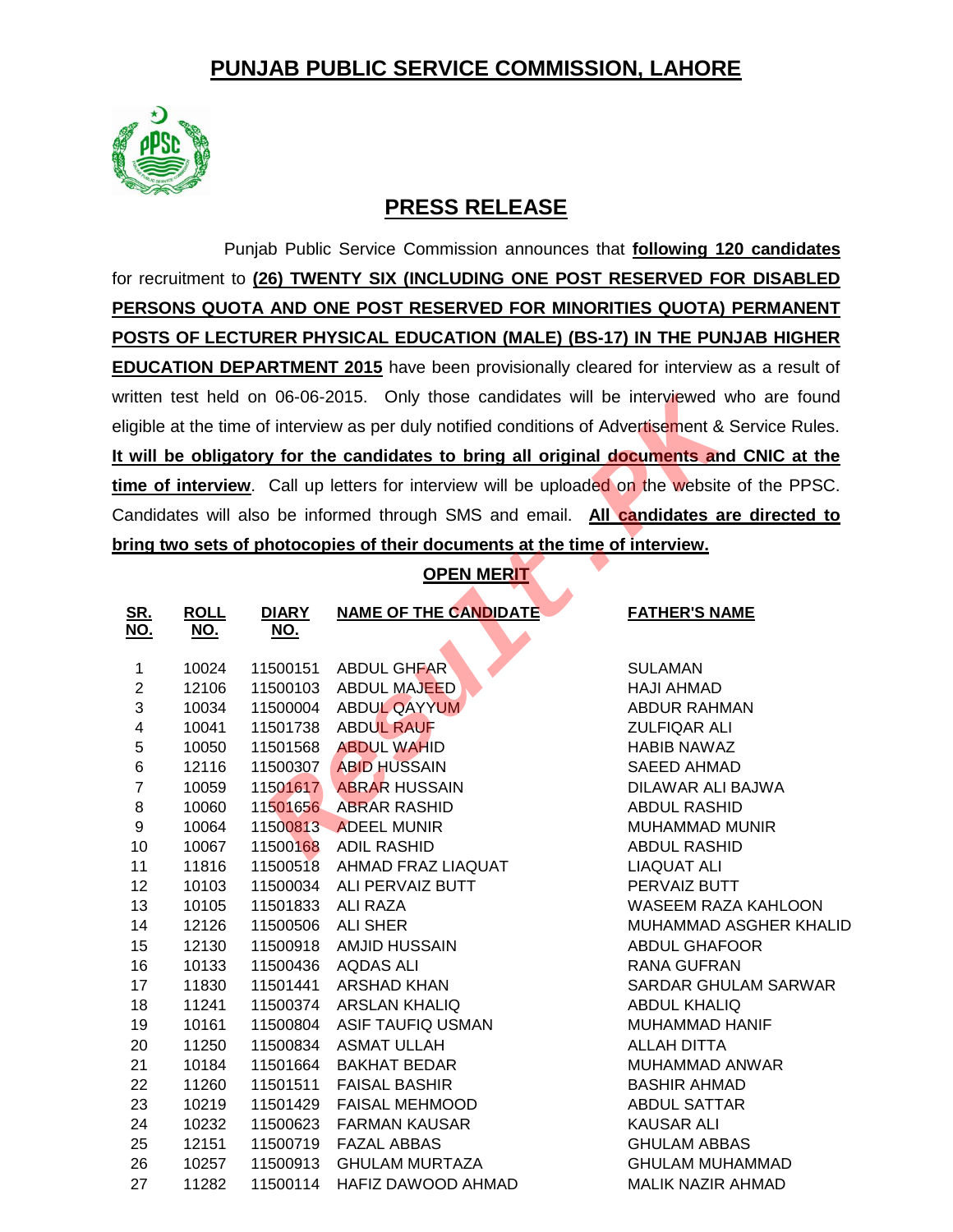| 28 | 11283 | 11500960 | HAFIZ MUBASHAR RIAZ         | MUHAMMAD            |
|----|-------|----------|-----------------------------|---------------------|
| 29 | 10278 | 11500156 | HAFIZ MUHAMMAD SUFYAN       | <b>ABDUL MAJE</b>   |
| 30 | 10279 | 11500735 | HAFIZ MUHAMMAD YASEEN       | MUHAMMAD            |
| 31 | 10282 | 11500058 | HAFIZ SHEHBAZ ALI           | <b>ABDUL KARIN</b>  |
| 32 | 12163 | 11500390 | <b>HAIDER NADEEM</b>        | <b>LIQAT ALI</b>    |
| 33 | 10283 | 11500060 | <b>HAIDER ZAMAN KHAN</b>    | MUHAMMAD            |
| 34 | 11858 | 11501710 | <b>HASAN RAZA</b>           | MUHAMMAD            |
| 35 | 10313 | 11501373 | <b>IMDAD ALI</b>            | MUHAMMAD            |
| 36 | 11296 | 11500167 | <b>IMRAN AYYUB</b>          | <b>AYYUB HUSS</b>   |
| 37 | 11299 | 11501798 | <b>IMRAN KHAN</b>           | <b>ZULFIQAR AL</b>  |
| 38 | 10335 | 11500631 | <b>IRFAN ALI</b>            | <b>MUNIR AHMA</b>   |
| 39 | 11306 | 11500752 | <b>ISHTIAQ AHMED</b>        | MUSHTAQ AF          |
| 40 | 11312 | 11501299 | <b>JAMSHAID HUSSAIN</b>     | MUHAMMAD            |
| 41 | 10345 | 11500983 | <b>JAVED IQBAL</b>          | <b>MUHAMMAD</b>     |
| 42 | 10344 | 11500300 | <b>JAVED IQBAL</b>          | <b>KHUSHI MUH</b>   |
| 43 | 12511 | 11500297 | <b>JUNAID AHMED</b>         | MUHAMMAD.           |
| 44 | 10356 | 11501309 | <b>KAMRAN YOUSAF</b>        | MUHAMMAD            |
| 45 | 10359 | 11500253 | <b>KASHIF ALI</b>           | MANZOOR AI          |
| 46 | 11328 | 11500202 | <b>KASHIF WAHEED</b>        | <b>ABDUL WAHI</b>   |
| 47 | 10374 | 11501444 | KHURAM WASEEM               | <b>WASEEM RAZ</b>   |
| 48 | 11338 | 11501200 | LIAQATALI                   | <b>MALIK KALOO</b>  |
| 49 | 12192 | 11501750 | MAHAMMAD MEHBOOB            | <b>GHULAM HAI</b>   |
| 50 | 10404 | 11500239 | <b>MEHRAN AZAM</b>          | <b>MUHAMMAD</b>     |
| 51 | 12199 | 11501176 | MOHAMMAD MAJID HAMEED       | <b>ABDUL HAME</b>   |
| 52 | 11884 | 11501823 | MOHAMMAD SHAKEEL            | <b>MUHAMMAD</b>     |
| 53 | 10416 | 11500652 | <b>MOHSIN ALI</b>           | <b>KHUSHI MUH</b>   |
| 54 | 11348 | 11500754 | <b>MOHSIN ALI KHAN</b>      | <b>HAFIZ MUHAI</b>  |
| 55 | 10422 | 11501518 | MUAHMMAD ABID               | MUHAMMAD.           |
| 56 | 10431 | 11500172 | <b>MUDASIR HUSSAIN</b>      | MUHAMMAD            |
| 57 | 11355 | 11501924 | MUHAMMAD AADIL KHAN         | <b>DILSHAD AHN</b>  |
| 58 | 10440 | 11500229 | <b>MUHAMMAD AAMIR</b>       | MAQBOOL AF          |
| 59 | 10451 | 11500758 | MUHAMMAD ABID MAHMOOD       | MUHAMMAD            |
| 60 | 10454 | 11501075 | <b>MUHAMMAD ADIL</b>        | <b>MUHAMMAD</b>     |
| 61 | 10483 | 11500843 | MUHAMMAD AMAR SALEEM        | MUHAMMAD            |
| 62 | 10506 | 11500656 | <b>MUHAMMAD ARSLAN</b>      | <b>KHALID AYUE</b>  |
| 63 | 10507 | 11501767 | <b>MUHAMMAD ARSLAN</b>      | MUHAMMAD.           |
| 64 | 12231 | 11500389 | <b>MUHAMMAD ASHFAQ</b>      | MUHAMMAD            |
| 65 | 10523 | 11501384 | <b>MUHAMMAD ASIF FARYAD</b> | FARYAD ALI          |
| 66 | 10524 | 11501426 | <b>MUHAMMAD ASIF HASHMI</b> | MUHAMMAD            |
| 67 | 11399 | 11501024 | MUHAMMAD ASIF MAQBOOL       | MAQBOOL AH          |
| 68 | 10526 | 11500926 | MUHAMMAD ASIF RANA          | MUHAMMAD            |
| 69 | 10528 | 11500547 | <b>MUHAMMAD ASIM</b>        | MUHAMMAD            |
| 70 | 12246 | 11501572 | MUHAMMAD ATIQ UR REHMAN     | <b>HAJI NAZIR A</b> |
| 71 | 10541 | 11501440 | MUHAMMAD AZAM               | MUHAMMAD            |
| 72 | 12251 | 11500197 | MUHAMMAD BAHOO SHER         | HAFEEZ ULL/         |
| 73 | 10549 | 11501362 | MUHAMMAD BILAL              | MUHAMMAD            |
| 74 | 11421 | 11500896 | MUHAMMAD FAWAD YASIN        | MUHAMMAD            |
| 75 | 10565 | 11500810 | MUHAMMAD FIAZ               | SHAMAS UD           |
| 76 | 10575 | 11500939 | MUHAMMAD HASSAN             | <b>NIGAH HUSS</b>   |
| 77 | 11913 | 11500944 | MUHAMMAD IKRAM              | <b>MUHAMMAD</b>     |
| 78 | 11439 | 11501118 | MUHAMMAD IMRAN              | <b>NEMAT ALI</b>    |
| 79 | 11459 | 11500916 | MUHAMMAD KASHIF MAQBOOL     | MAQBOOL AF          |
| 80 | 10619 | 11501184 | MUHAMMAD KASHIF MAQBOOL     | CH. MAQBOC          |
| 81 | 12292 | 11500078 | MUHAMMAD KHALID             | <b>ALLAH DITTA</b>  |
| 82 | 10631 | 11500288 | MUHAMMAD MANSHA             | <b>AZHAR IQBAI</b>  |
| 83 | 10634 | 11501431 | MUHAMMAD MOHSIN SAQLAIN     | <b>BASHIR HUSS</b>  |
| 84 | 10636 | 11501737 | MUHAMMAD MUDDASSER MAJEED   | <b>ABDUL MAJE</b>   |
| 85 | 10641 | 11500895 | MUHAMMAD MUNEEB UR REHMAN   | <b>CH MUHAMM</b>    |
|    |       |          |                             |                     |

MUHAMMAD RIAZ ABDUL MAJEED MUHAMMAD MAZHAR AZHAR **ARDUL KARIM** LIQAT ALI MUHAMMAD BERAM KHAN MUHAMMAD YOUNIS MUHAMMAD YAR AYYUB HUSSAIN **7 JULEIOAR ALI MUNIR AHMAD** MUSHTAQ AHMED MUHAMMAD HUSSAIN MUHAMMAD ARIF KHUSHI MUHAMMAD MUHAMMAD AJMAL MUHAMMAD YOUSAF MANZOOR AHMED **ABDUL WAHID WASEEM RAZA MALIK KALOO GHULAM HAIDER MUHAMMAD RIAZ ABDUL HAMEED** MUHAMMAD RIAZ KHUSHI MUHAMMAD HAFIZ MUHAMMAD RAMZAN MUHAMMAD AKBAR MUHAMMAD MARAJ DILSHAD AHMED KHAN MAQBOOL AHMAD MUHAMMAD ISHAQ MUHAMMAD JAMIL MUHAMMAD SALEEM ANJUM **KHALID AYUB** MUHAMMAD AKHTAR MUHAMMAD HUSSAIN **FARYAD ALI** MUHAMMAD HANIF HASHMI MAQBOOL AHMAD MUHAMMAD YOUSAF **MUHAMMAD TUFAIL** HAJI NAZIR AHMAD MUHAMMAD AKRAM HAFFF7 ULLAH MUHAMMAD HASSAN MUHAMMAD YASIN **SHAMAS UD DIN NIGAH HUSSAIN** MUHAMMAD AKRAM **NEMAT ALI** MAQBOOL AHMED CH. MAQBOOL AHMAD **ALLAH DITTA** AZHAR IQBAL **BASHIR HUSSAIN SHAHID** ABDUL MAJEED CH MUHAMMAD ASHRAF